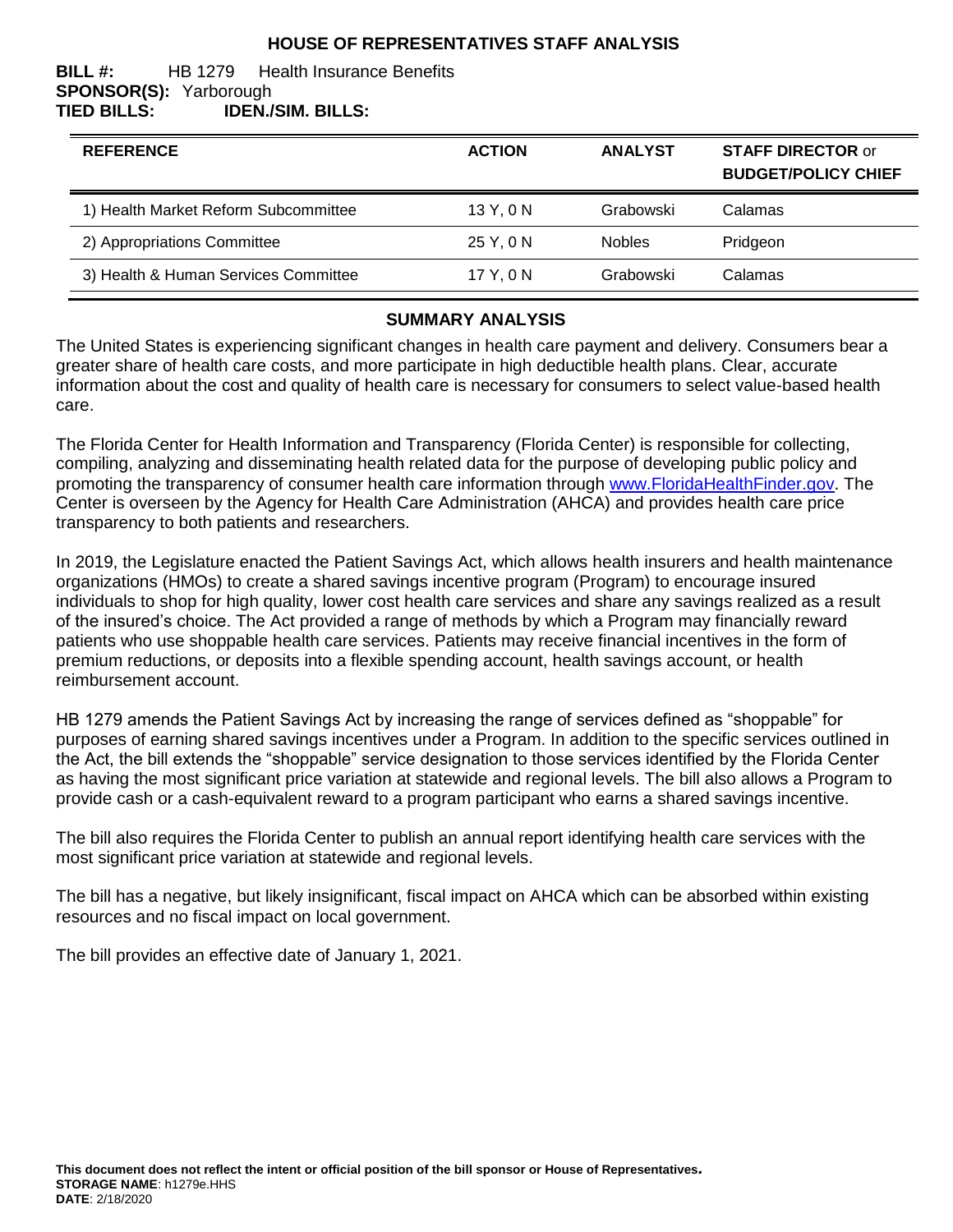#### **FULL ANALYSIS**

## **I. SUBSTANTIVE ANALYSIS**

#### A. EFFECT OF PROPOSED CHANGES:

#### **Background**

#### Health Care Price Transparency

The United States is experiencing significant changes in health care payment and delivery. Consumers bear a greater share of health care costs, and more participate in high deductible health plans. Clear, factual information about the cost and quality of health care is necessary for consumers to select valuedriven health care options and for consumers and providers to be involved in and accountable for decisions about health and health care services. To promote consumer involvement, health care pricing and other data needs to be free, timely, reliable, and reflect individual health care needs and insurance coverage.

Price transparency can refer to the availability of provider-specific information on the price for a specific health care service or set of services to consumers and other interested parties.<sup>1</sup> Price can be defined as an estimate of a consumer's complete cost on a health care service or services that reflects any negotiated discounts; is inclusive of all costs to the consumer associated with a service or services, including hospital, physician, and lab fees; and identifies a consumer's out-of-pocket cost.<sup>2</sup> Further, price transparency can be considered "readily available information on the price of health care services that, together with other information, helps define the value of those services and enables patients and other care purchasers to identify, compare, and choose providers that offer the desired level of value."<sup>3</sup> Indeed, the definition or the price or cost of health care has different meanings depending on who is incurring the cost.<sup>4</sup>

As health care costs continue to rise, most health insurance buyers are asking their consumers to take on a greater share of their costs, increasing both premiums and out-of-pocket expenses. According to the Kaiser Family Foundation, more than one in five Americans with private insurance is enrolled in a high deductible health plan (HDHP). Most covered workers face additional out-of-pocket costs when they use health care services, such as co-payments or coinsurance for physician visits and hospitalizations. Eighty-one percent of covered workers have a general annual deductible for single coverage that must be met before most services are paid for by the plan.<sup>5</sup>

The average deductible amount for single coverage is \$1,573, among covered workers with a general annual deductible.<sup>6</sup> Deductibles differ by firm size; for workers in plans with a deductible, the average deductible for single coverage is \$2,132 in small firms, compared to \$1,355 for workers in large firms.<sup>7</sup> Sixty-eight percent of covered workers in small firms are in a plan with a deductible of at least \$1,000 for single coverage compared to 54% in large firms; a similar pattern exists for those in plans with a deductible of at least \$2,000 (42% for small firms vs. 20% for large firms). The chart below shows the percent of workers enrolled in employer-sponsored insurance with an annual deductible of \$1,000 or more for single coverage by employer size for 2009 through 2018.<sup>8</sup>

 $\overline{a}$ 

<sup>1</sup> Government Accounting Office, *Meaningful Price Information is Difficult for Consumers to Obtain Prior to Receiving Care*, September 2011, page 2, available a[t http://www.gao.gov/products/GAO-11-791](http://www.gao.gov/products/GAO-11-791) (last accessed January 23, 2020).

 $2$  Id.

<sup>3</sup> Healthcare Financial Management Association, *Price Transparency in Health Care: Report from the HFMA Price Transparency Task Force*, page 2, 2014, available a[t https://www.hfma.org/Content.aspx?id=22305](https://www.hfma.org/Content.aspx?id=22305) (last accessed January 23, 2020).  $4$  Id.

<sup>5</sup> The Henry J. Kaiser Family Foundation, *2018 Employer Health Benefits Survey*, October 3, 2018, available at <http://files.kff.org/attachment/Report-Employer-Health-Benefits-Annual-Survey-2018> (last accessed January 23, 2020).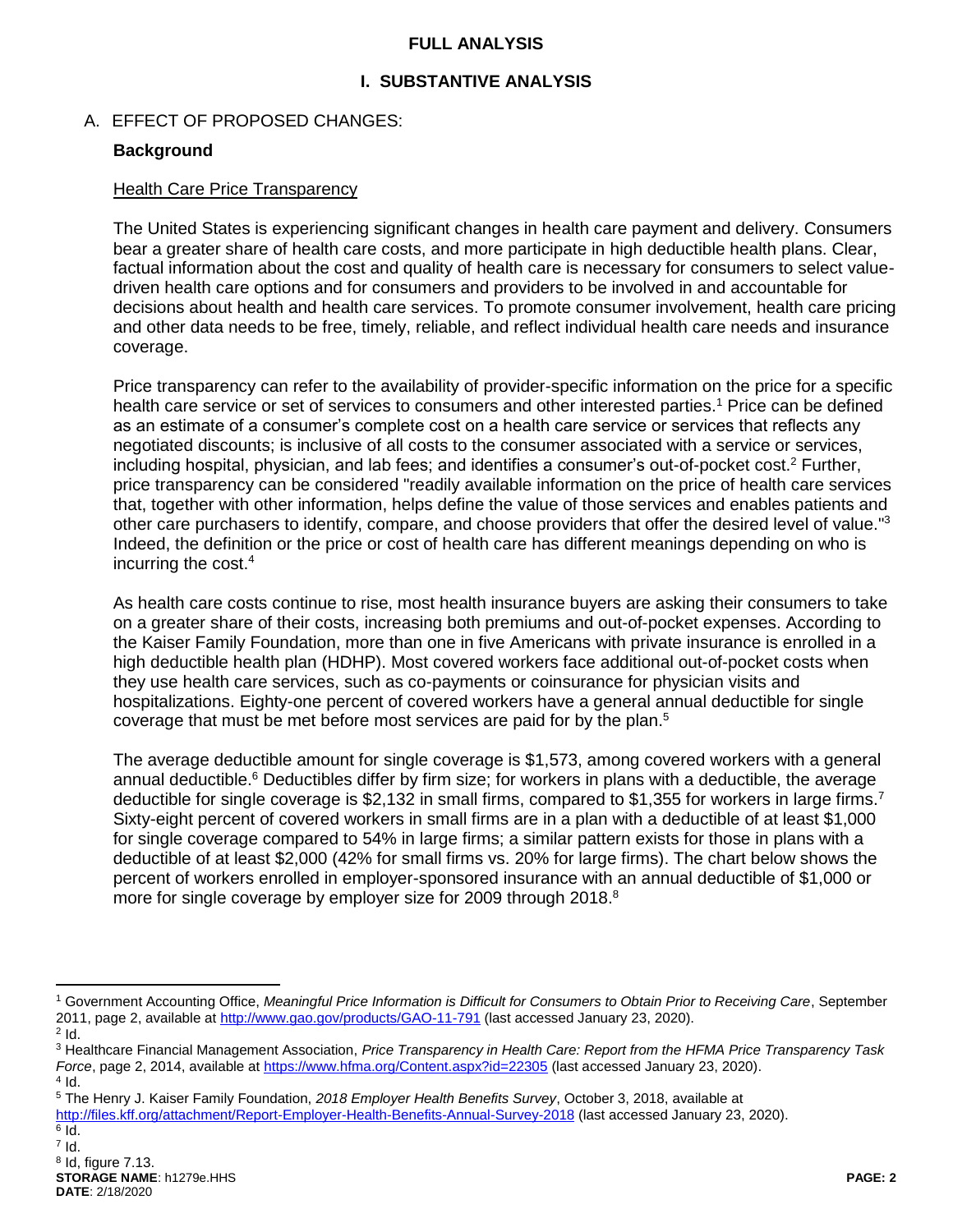

## Percentage of Covered Workers Enrolled in a Plan with a General Annual Deductible of \$1,000 or More for Single Coverage, by Firm Size, 2009-2018

\* Estimate is statistically different from estimate for the previous year shown (p < .05).

NOTE: Small Firms have 3-199 workers and Large Firms have 200 or more workers. These estimates include workers enrolled in HDHP/SOs and other plan types. Average general annual deductibles are for in-network providers.

SOURCE: KFF Employer Health Benefits Survey, 2018; Kaiser/HRET Survey of Employer-Sponsored Health Benefits, 2009-2017

Looking at the increase in deductible amounts over time does not capture the full impact for workers because the share of covered workers in plans with a general annual deductible also has increased significantly, from 59% in 2008 to 78% in 2013 to 85% in 2018. If we look at the change in deductible amounts for all covered workers (assigning a zero value to workers in plans with no deductible), we can look at the impact of both trends together. Using this approach, the average deductible for all covered workers in 2018 is \$1,350, up 53% from \$883 in 2013 and 212% from \$433 in 2008.<sup>9</sup>

From 2013 to 2018, the average premium for covered workers with family coverage increased 20%, while wages only increased 12%.<sup>10</sup> The dramatic increases in the costs of healthcare in recent years have focused significant attention on the need for greater communication and transparency to inform individual health care choices.

#### *National Price Transparency Studies*

To explore how expanding price transparency efforts could produce significant cost savings for the healthcare system, the Gary and Mary West Health Policy Center funded an analysis, "Healthcare Price Transparency: Policy Approaches and Estimated Impacts on Spending." This report, conducted in collaboration with researchers from the Center for Studying Health System Change and RAND, found that implementation of three policy changes could save \$100 billion over ten years:

- Provide personalized out-of-pocket expense information to patients and families before receiving care.
- Provide prices to physicians through electronic health record systems when ordering treatments and tests.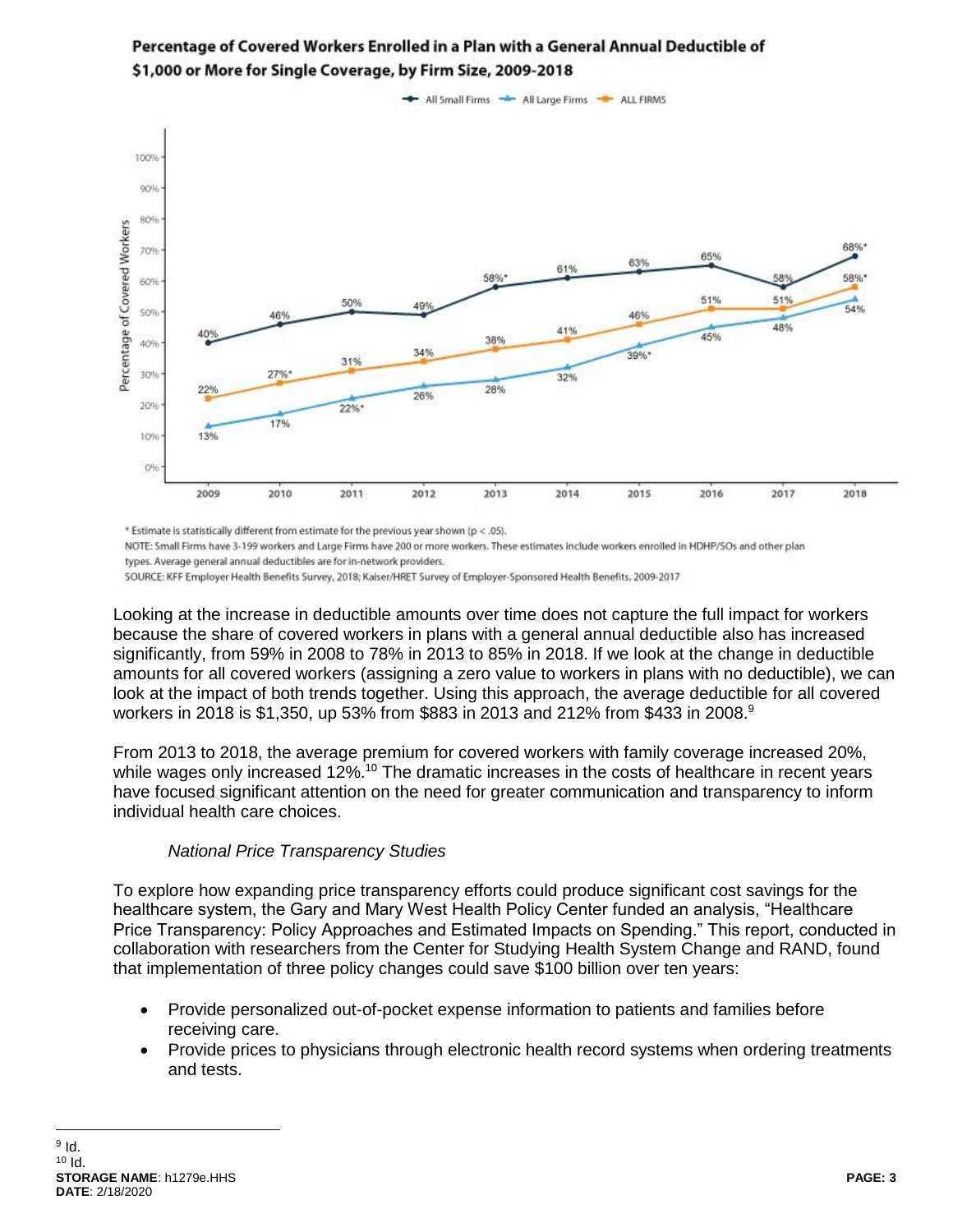Expand state-based all-payer health claims databases (APCDs), which could save up to \$55 billion by collecting and providing data and analytics tools that supply quality, efficiency and cost information to policy makers, employers, providers, and patients.<sup>11</sup>

The report specifically found that requiring all private health insurance plans to provide personalized out-of-pocket price data to enrollees would reduce total health spending by an estimated \$18 billion over the 10-year period from 2014 to 2023.<sup>12</sup>

As Americans take on more of their health care costs, research suggests that they are looking for more and better price information.<sup>13</sup>



One study in 2014, which conducted a nationally representative survey of more than 2,000 adults, found that 56 percent of Americans actively searched for price information before obtaining health care, including 21 percent who compared the price of health care services across multiple providers.<sup>14</sup> The chart below illustrates the finding that, as a consumer's health plan deductible increases, the consumer is more likely to seek out price information.<sup>15</sup>

 $\overline{a}$ 

<sup>11</sup> White, C., Ginsburg, P., et al., Gary and Mary West Health Policy Center, *Healthcare Price Transparency: Policy Approaches and Estimated Impacts on Spending*, May 2014, available a[t http://www.westhealth.org/wp-content/uploads/2015/05/Price-Transparency-](http://www.westhealth.org/wp-content/uploads/2015/05/Price-Transparency-Policy-Analysis-FINAL-5-2-14.pdf)[Policy-Analysis-FINAL-5-2-14.pdf](http://www.westhealth.org/wp-content/uploads/2015/05/Price-Transparency-Policy-Analysis-FINAL-5-2-14.pdf) (last accessed January 23, 2020).

 $\frac{1}{12}$  Id., pg. 1.

<sup>13</sup> Public Agenda and Robert Wood Johnson Foundation, *How Much Will It Cost? How Americans Use Prices in Health Care*, March 2015, page 34, available a[t https://www.publicagenda.org/files/HowMuchWillItCost\\_PublicAgenda\\_2015.pdf](https://www.publicagenda.org/files/HowMuchWillItCost_PublicAgenda_2015.pdf) (last accessed January 23, 2020).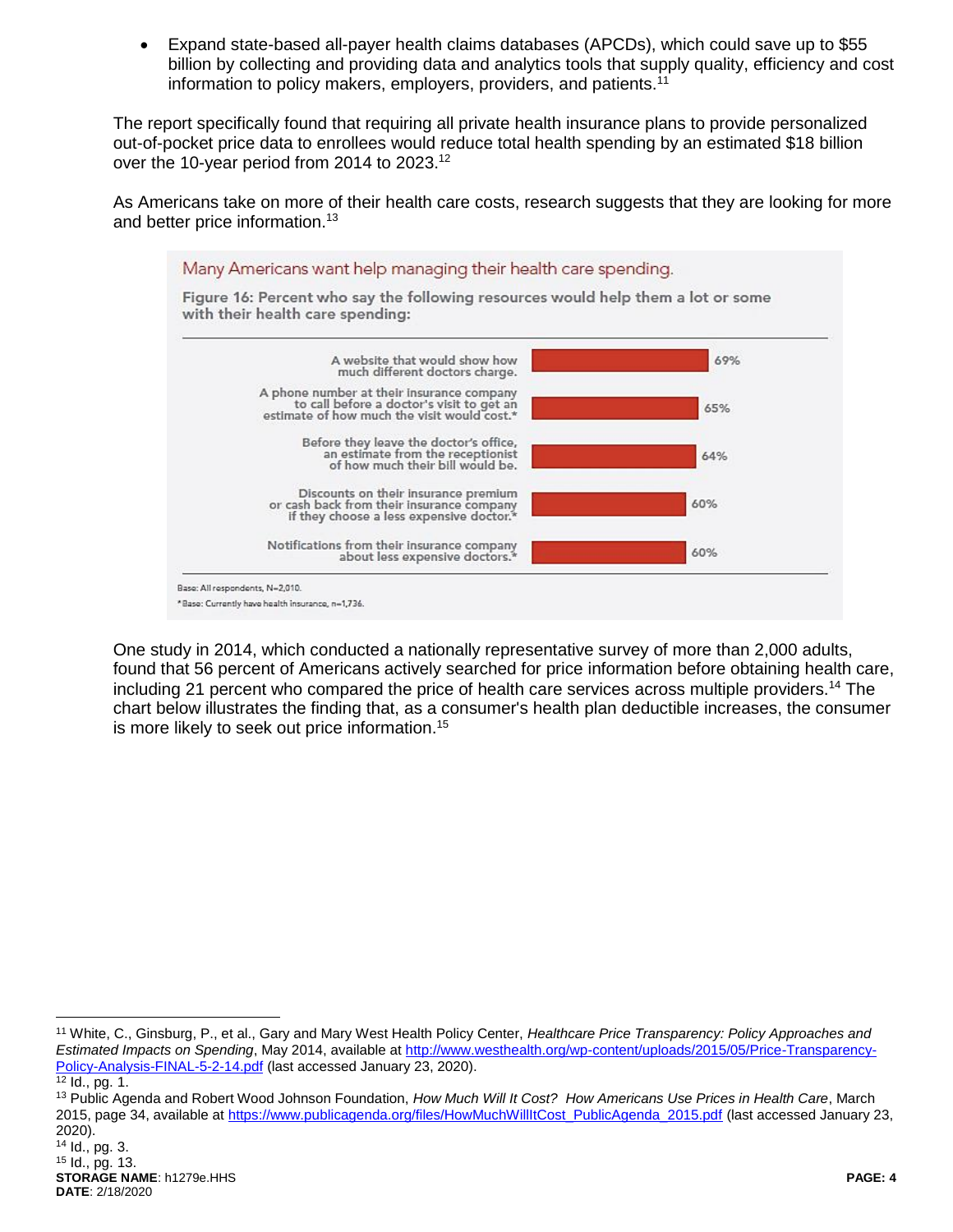#### People with deductibles over \$500 are more likely to seek price information.

by deductible amount: 74%+ 67%+ 67%+ 53%\* 48%\* No deductible Less than \$500 \$500 to \$1,000 \$1,001 to \$3,000 More than \$3,000

Figure 2: Percent who say they have tried to find price information before getting care,

Estimates for groups indicated by \* are not statistically different from each other, and groups indicated by + are not statistically different from each other; groups indicated by \* are statistically different from groups indicated by † at the p<.05 level.

The individuals who compared prices stated that such research affected their health care choices and saved them money.<sup>16</sup> In addition, the study found that most Americans do not equate price with quality of care. Seventy one percent do not believe higher prices impart a higher level care quality and 63 percent do not believe that lower price is indicative of lower level care quality.<sup>17</sup> Consumers enrolled in high-deductible and consumer-directed health plans are more price-sensitive than consumers with plans that have much lower cost-sharing obligations. Accordingly, these consumers find an estimate of their individual out-of-pocket costs more useful than any other kind of health care price transparency tool.<sup>18</sup> Another study found that 80 percent of health care consumers will select the highest value health care provider when they have access to well-designed reports on price and quality.<sup>19</sup>

#### Shoppable Health Care Services

As Americans are given greater access to health care cost information, they will be faced with decisions on how to use the cost information. Shopping for health care services can be very difficult due to the structure of our current health care system. A patient's need for health care services can be unpredictable and patients can be in a vulnerable position and unable to negotiate.

There are many factors that impact the "shoppability" of services – how complex the service is, how urgent it is, if the patient knows what they need versus if they need a recommendation from a doctor. Physicians have a growing role in the price conversation, but evidence suggests they are not engaging in the discussion of price as much as they could be. Furthermore, doctors may have a wider influence on costs, extending beyond the prices they charge their patients. Patients who visit doctors with lowercost office visits have lower spending, on average, than those who visit high-cost doctors.<sup>20</sup>

Price Transparency in Florida

 $\overline{a}$ 

**STORAGE NAME**: h1279e.HHS **PAGE: 5**  $20$  "From The Archives: Prices And Consumer Shopping, "Health Affairs Blog, July 19, 2017, available at <https://www.healthaffairs.org/do/10.1377/hblog20170719.061105/full/> (last accessed January 23, 2020).

Base: Currently have health insurance, n=1,736.

 $16$  Id., pg. 4.

<sup>17</sup> Supra note 13.

<sup>18</sup> American Institute for Research, *Consumer Beliefs and Use of Information About Health Care Cost, Resource Use, and Value*, Robert Wood Johnson Foundation, October 2012, page 4, available at

[https://www.rwjf.org/content/dam/farm/reports/issue\\_briefs/2012/rwjf402126](https://www.rwjf.org/content/dam/farm/reports/issue_briefs/2012/rwjf402126) (last accessed January 23, 2020 ).

<sup>19</sup> Hibbard, JH, et al., *An Experiment Shows That a Well-Designed Report on Costs and Quality Can Help Consumers Choose High-Value Health Care*, Health Affairs 2012; 31(3): 560-568.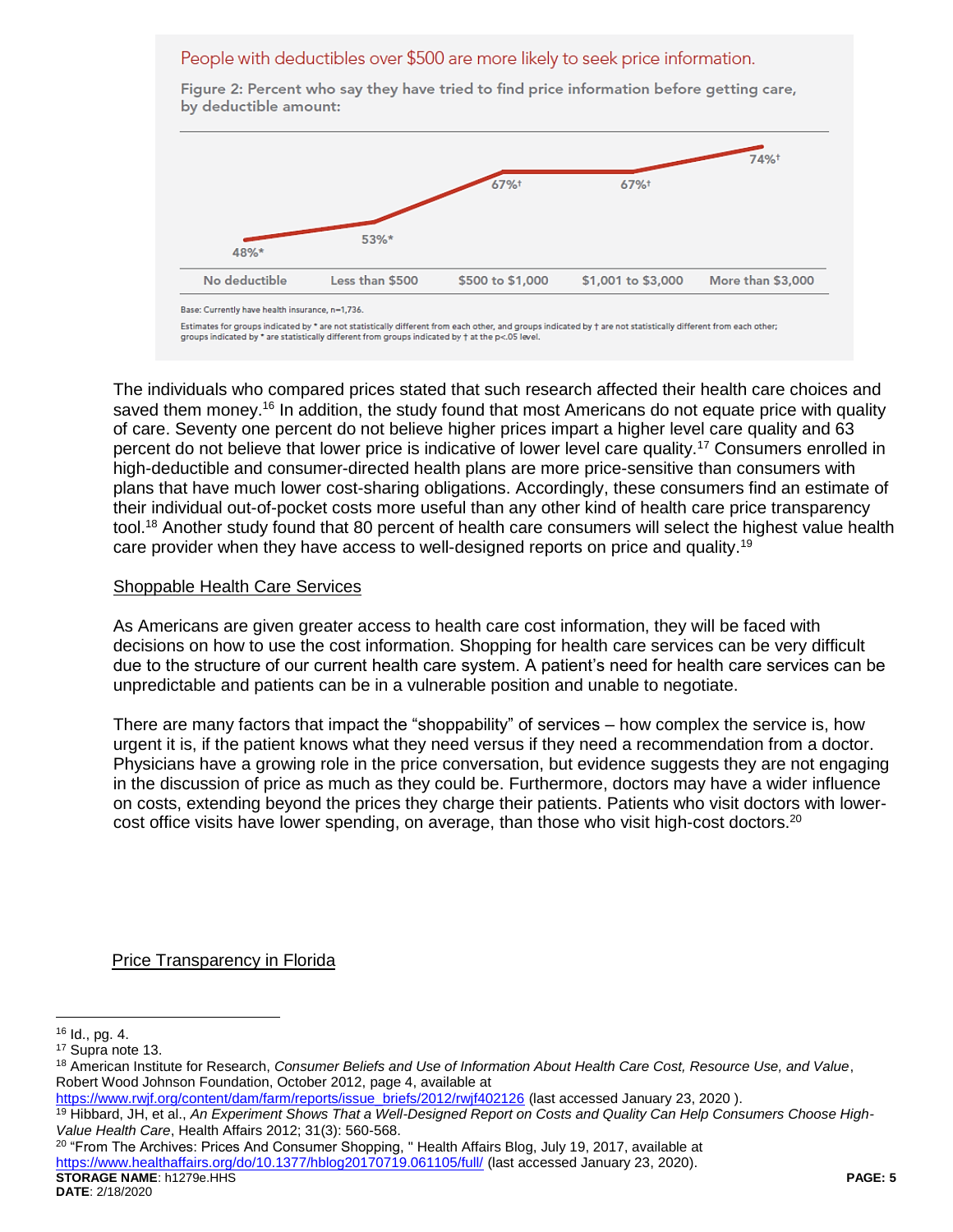#### *Florida Center for Health Information and Transparency*

The Florida Center for Health Information and Transparency (the Florida Center), housed within the Agency for Health Care Administration (AHCA), provides a comprehensive health information system (information system) that includes the collection, compilation, coordination, analysis, indexing, dissemination, and utilization of health-related data.<sup>21</sup>

The Florida Center identifies existing health-related data and collects data for use in the information system, including information on health care costs and financing, trends in health care prices and costs, the sources of payment for health care services, and federal, state, and local expenditures for health care. 22

## *Florida Consumer Price Portal*

The Florida Center maintains [www.FloridaHealthFinder.gov,](http://www.floridahealthfinder.gov/) which was established by law in 2016<sup>23</sup>, to assist consumers in making informed health care decisions and lead to improvements in quality of care in Florida. The website provides a wide array of search and comparative tools to the public which allow easy access to information on hospitals, ambulatory surgery centers, emergency departments, hospice providers, physician volume, health plans, nursing homes, and prices for prescription drugs in Florida.

The cost information on the website is searchable, and based on descriptive bundles of commonly performed procedures and services. Consumers can view typical payments<sup>24</sup> for common medical procedures and diagnostic tests, with information presented at both statewide and local levels. In other words, a patient in Tampa can see recent prices paid for a chest x-ray at local facilities and a statewide average price. The consumer search tool is accessible at [https://pricing.floridahealthfinder.gov/#!](https://pricing.floridahealthfinder.gov/).

The website also provides tools to researchers and professionals allowing for specialized data queries, but requires users to have some knowledge of medical coding and terminology.<sup>25</sup> Some of the features and data available on the website include a multimedia encyclopedia and symptoms navigator, hospital and ambulatory surgery centers performance data, data on mortality, complication, and infection rates for hospitals, and a facility/provider locator.<sup>26</sup>

## *Patient Savings Act*

In 2019, the Legislature enacted the Patient Savings  $Act^{27}$ , which allows health insurers and health maintenance organizations (HMOs) to create a shared savings incentive program (Program) to encourage insured individuals to shop for high quality, lower cost health care services and share any savings realized as a result of the insured's choice. The Act authorizes implementation of these incentive programs for plan years beginning January 1, 2020.

Health insurers and HMOs that choose to offer a Program must develop a website outlining the range of shoppable health care services available to insureds. This website must provide patients with an inventory of participating health care providers and an accounting of the shared savings incentives available for each shoppable service. The Act provides a list of nonemergency services that qualify as "shoppable health care services". These include, but are not limited to:

 $\frac{26}{26}$  Id., pgs. 6-8.

**STORAGE NAME**: h1279e.HHS **PAGE: 6 DATE**: 2/18/2020 <sup>27</sup> Ss. 627.6387, 627.6648, and 641.31076, F.S.

 $\overline{a}$ <sup>21</sup> S. 408.05(1), F.S.

<sup>22</sup> S. 408.05(2), F.S.

<sup>23</sup> Ch. 2016-234, L.O.F. See also S. 408.05(3), F.S.

<sup>24</sup> The website provides information on *payments* for services, and not facility *charges*. Very few patients or insurers actually pay the full charge for a service, so reporting of payments provides a more accurate estimate of costs that patients and/or their health plans can expect to incur.

<sup>25</sup> Agency for Health Care Administration, Florida Center for Health Information and Policy Analysis, *2017 Annual Report*, pgs. 4-8, available at

[https://fhfstore.blob.core.windows.net/documents/researchers/documents/2017%20FL%20Center%20Annual%20Report%20FINAL.PD](https://fhfstore.blob.core.windows.net/documents/researchers/documents/2017%20FL%20Center%20Annual%20Report%20FINAL.PDF) [F](https://fhfstore.blob.core.windows.net/documents/researchers/documents/2017%20FL%20Center%20Annual%20Report%20FINAL.PDF) (last accessed January 24, 2020).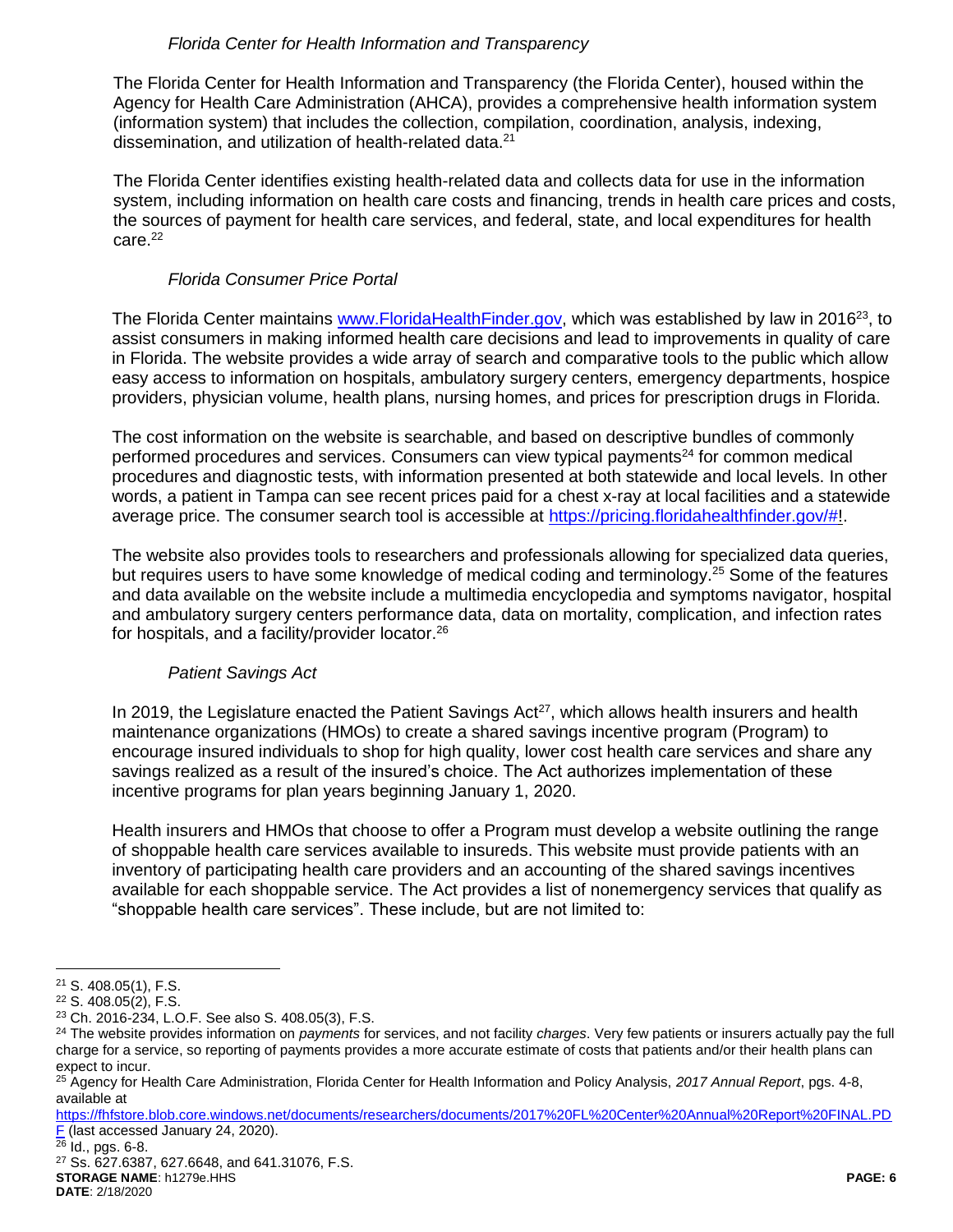- Clinical laboratory services.
- Infusion therapy.
- Inpatient and outpatient surgical procedures.
- Obstetrical and gynecological services.
- Outpatient nonsurgical diagnostic tests and procedures.
- Physical and occupational therapy services.
- Radiology and imaging services.
- Prescription drugs.
- Services provided through telehealth.

The Act defines a "shared savings incentive" as an optional financial incentive that may be paid to an insured for choosing certain shoppable health care services under a Program. When a patient obtains a shoppable health care service for less than the average price for the service, the bill requires the savings to be shared by the health insurer and the patient. A patient is entitled to a financial incentive that is no less than 25 percent of the savings that accrue to the insurer as a result of the patient's participation.

The bill provides a range of methods by which a Program may financially reward patients who save money by shopping for health care services. Patients may receive financial incentives in the form of premium reductions, or deposits into a flexible spending account, health savings account, or health reimbursement account.<sup>28</sup>

## **Effect of Proposed Changes**

HB 1279 requires the Florida Center to publish an annual report identifying health care services with the most significant price variation at statewide and regional levels. This report will be due on July 1 of each year.

The bill also amends the Patient Savings Act by increasing the range of services defined as "shoppable" for purposes of earning a shared savings incentive under a Program. In addition to the examples of specific services outlined in the Act, the bill extends the "shoppable" service designation to those services identified by the Florida Center's annual report as having the most significant price variation at statewide and regional levels.

Under current law, insurers and HMOs operating a Program may reward participants through deposits to health-related accounts or through premium reductions. The bill expands the range of rewards to include cash or cash-equivalent incentives.<sup>29</sup>

The bill provides an effective date of January 1, 2021.

## B. SECTION DIRECTORY:

- **Section 1:** Amends s. 408.05.012, F.S., relating to Florida Center for Health Information and Transparency.
- **Section 2:** Amends s. 627.6387, F.S., relating to shared savings incentive program.
- **Section 3:** Amends s. 627.6648, F.S., relating to shared savings incentive program.
- **Section 4:** Amends s. 641.31076, F.S., relating to shared savings incentive program.
- **Section 5:** Provides an effective date of January 1, 2021.

## **II. FISCAL ANALYSIS & ECONOMIC IMPACT STATEMENT**

 $\overline{a}$ <sup>28</sup> Id.

**STORAGE NAME**: h1279e.HHS **PAGE: 7** <sup>29</sup> To the extent that a cash incentive paid to an insured increases that insureds total income, he or she will be responsible for incomerelated taxes that may be due on this additional income.